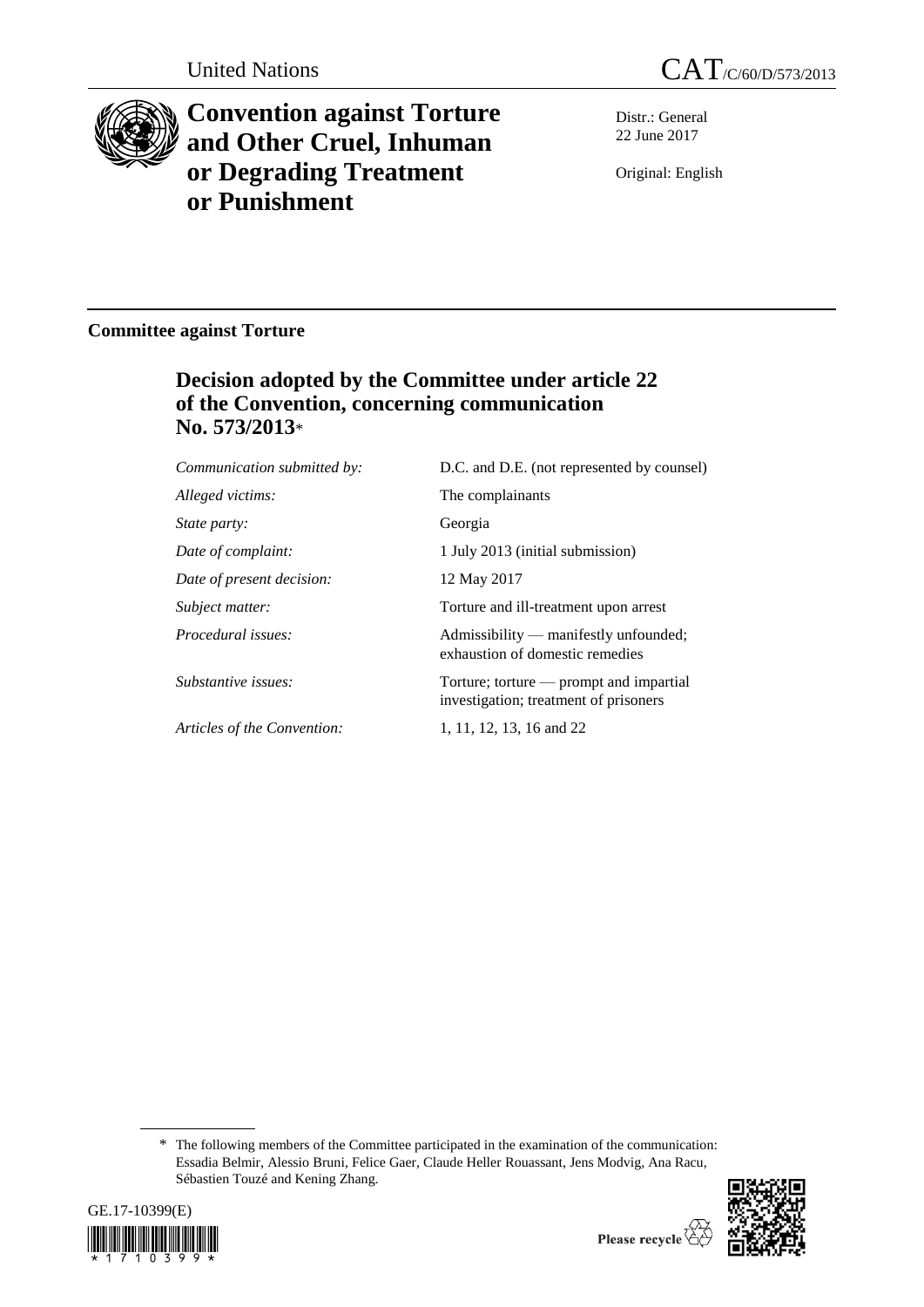1. The complainants are D.C., a national of Georgia born on 10 May 1955, and his son D.E., also a national of Georgia, born on 21 March 1980. The complainants claim to be victims of violations by Georgia of articles 1, 11, 12, 13 and 16 of the Convention against Torture and Other Cruel, Inhuman or Degrading Treatment or Punishment. Georgia made a declaration under article 22 of the Convention against Torture and Other Cruel, Inhuman or Degrading Treatment or Punishment on 30 June 2005. The complainants are not represented by counsel.

# **The facts as submitted by the complainants**

2.1 The first complainant is a medical doctor by profession and worked for a nongovernmental organization. The second complainant lives on a pension that he receives from the State as a result of his incapacity which is due to diabetes.

2.2 On 10 October 2010, around 4.30 p.m., officers of the criminal police arrested the first complainant in the yard of the home of his son — the second complainant — and forced him to enter a vehicle. The arresting officers then threatened the first complainant and hit him with their fists on his body and head. The officers falsified the first complainant's arrest record to obscure the duration of time that he spent in their custody; they incorrectly recorded that he was first detained at 5.40 p.m. and was delivered to a police station at 9.10 p.m., and recorded that there were no visible injuries on his body.

2.3 The second complainant called the police in order to find out what had happened to his father, and police officers came to the second complainant's apartment. When he refused to let them enter, one of the police officers hit him over the head with the handle of his pistol. While he was partially stunned, the officer reached into the pocket of the second complainant's coat to take the keys to his apartment and planted four bullets from a Makarov pistol in his pocket. The officers entered the apartment, where they planted a cartridge with bullets and 20 ampoules of morphine. The second complainant was then also arrested; his arrest record states that he was delivered to the police station at 9.10 p.m. The wound he incurred from being hit by the arresting officer was noted in the arrest record as being the sole injury found on him at that time.

2.4 The authorities accused the complainants of kidnapping and illegal possession of ammunition and narcotics. They were interrogated for about eight hours, during which time they were kept handcuffed, beaten, kicked, strangled and threatened that they would be thrown out of the window. The second complainant was burned with a cigarette and subjected to attempted rape. The officers threatened to inflict further harm on them and to arrest other family members of the complainants if the complainants did not admit to committing the crimes. Police officers and officers from the Prosecutor's Office, in particular one with the initials T.A., participated in the torture.

2.5 After midnight on 11 October 2010, the complainants were transferred to a temporary detention facility where they were evaluated by the medic on duty. Medical certificates provided by the complainants indicate that the first complainant had numerous small abrasions around his neck and collarbone and bruises on his leg, and the second complainant had haemorrhages on his head, his eyebrow and jaw were swollen, and there were multiple abrasions around his neck and collarbone.

2.6 The second complainant also alleges that he was not allowed to have insulin injections for the entire period of detention in the police station and in the temporary detention facility, which resulted in aggravation of his condition.

2.7 On an unspecified date, the complainants were convicted for crimes under articles 181 (extortion), 144 (kidnapping), 260 (illicit preparation, production, purchase, keeping, shipment, transfer or sale of narcotics) and 236 (illicit purchase, keeping, carrying, production, shipment, transfer or sale of firearms, ammunitions, explosive materials or explosive devices) of the Criminal Code of Georgia. The first complainant was sentenced to 30 years of imprisonment and the second complainant was sentenced to 32 years of imprisonment. The convictions under article 181 were subsequently overturned by the Supreme Court, on appeal. The newly elected Parliament issued, on 28 December 2012, an amnesty law for various crimes, including those under articles 236 and 260, and the complainants' sentences were subsequently reduced to 9 years of imprisonment each.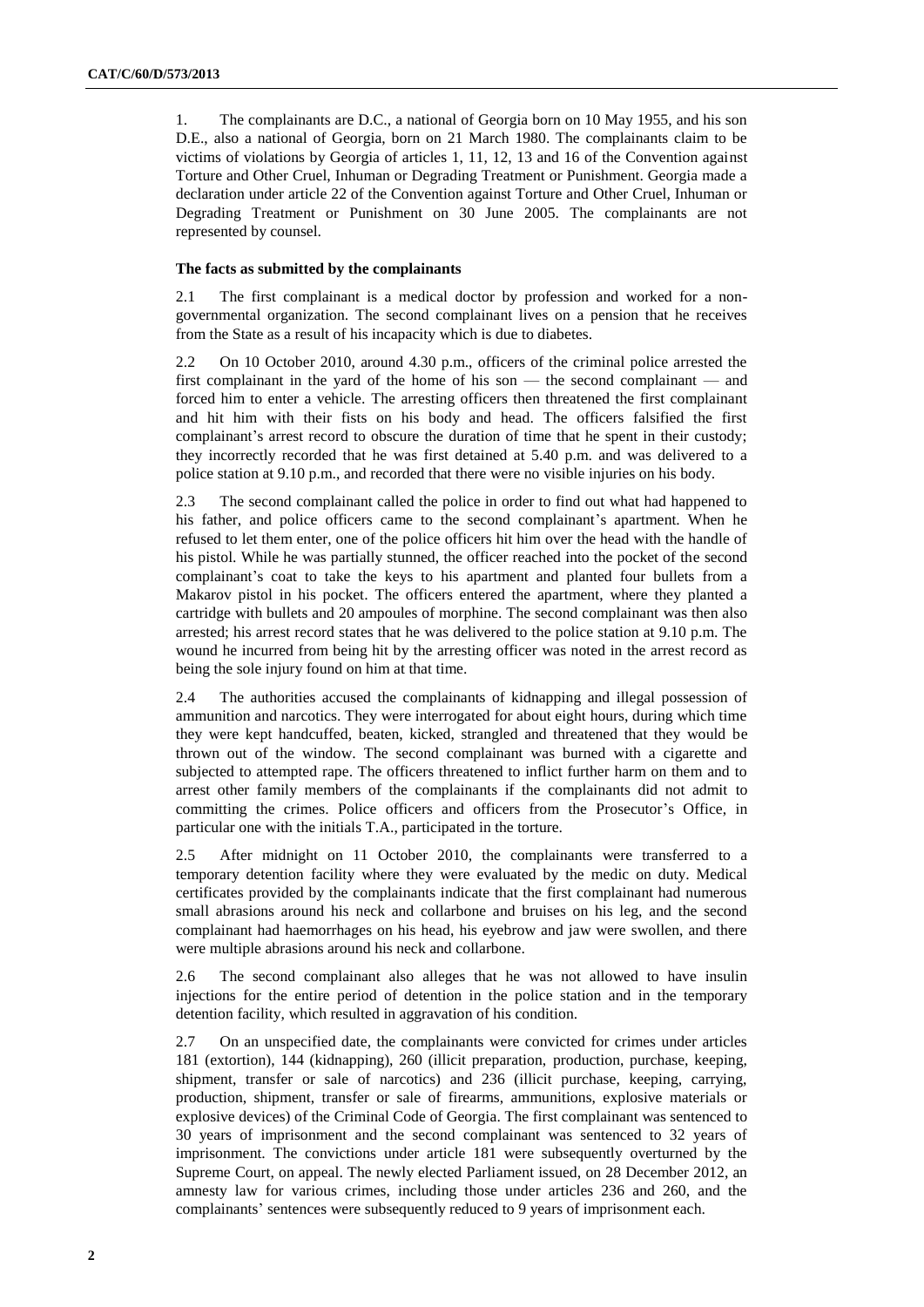2.8 In 2011 and 2012 the complainants wrote 43 complaints regarding the torture they had experienced, to different institutions; in 2013 they wrote another 58 complaints. They claim that they did not receive a response to the majority of those complaints. However, the complainants' case was taken up by the Ombudsman of Georgia, who forwarded it to the Prosecutor's Office of Georgia on 26 November 2011. The Prosecutor's Office of Georgia opened an investigation into their allegations, under article 333 of the Criminal Code (exceeding official powers).

2.9 The complainants allege that the State party has not undertaken an effective investigation into their complaints, since they were questioned only once, as witnesses. They state that they were not given the status of "victims" during the proceedings, that to their knowledge no further investigative actions have taken place, and that the investigation was not initiated under provisions of the Criminal Code concerning torture. They believe that the Prosecutor's Office of Georgia intends to close the investigation once the statute of limitations expires.

# **The complaint**

3. The complainants allege that they are victims of violations by the State party of articles 1, 11, 12, 13 and 16 of the Convention against Torture and Other Cruel, Inhuman or Degrading Treatment or Punishment.

#### **State party's observations on admissibility**

4.1 The State party confirms that the complainants were arrested by officers from the criminal police on 10 October 2010. The first complainant was arrested on charges of alleged kidnapping on the basis of a court decision of 10 October 2010, and the second complainant was arrested on the grounds of alleged illegal possession of ammunition. After their arrests, the complainants were taken to a police department where they were interrogated. After the interrogation, the complainants were accommodated at temporary detention facility No. 2 of Tbilisi. On 13 October 2010, Tbilisi City Court ordered the complainants to be detained on remand, and the complainants were placed in Tbilisi prison No. 8.

4.2 On 10 October 2010, upon placement in the temporary detention facility, the first complainant underwent a medical examination and a record was issued describing certain injuries identified on his body.<sup>1</sup> The first complainant asserted that he had sustained those injuries before his detention and hence had no claims against the law enforcement officials. After spending a year in detention, on 19 October 2011, the first complainant submitted a complaint to the Tbilisi Prosecutor's Office that he had been ill-treated during his arrest. An investigation was launched by the Tbilisi Prosecutor's Office on 12 November 2011. On 23 February 2012, in the presence of a lawyer and an interpreter, an investigator questioned the first complainant with a view to verifying his allegations. Investigators also questioned the officers who had participated in his arrest, and obtained the records of his medical examinations in the temporary detention facility and in Tbilisi prison No. 8. The State party noted that at the time of the examination on 13 October 2010, no traumatic injuries were identified on the first complainant's body. The investigator ordered a forensic medical examination, which started on 5 March 2012 and finished on 16 March 2012.<sup>2</sup> According to the final opinion of the experts, based on their examination of the medical records, the complainants had light injuries, however the experts were unable to establish when exactly these were sustained. The investigation also examined other (unspecified) materials.

4.3 On 11 October 2010, upon placement in the temporary detention facility, the second complainant was subjected to a medical examination and a medical record was issued describing certain injuries identified on his body.<sup>3</sup> He stated that police officers had physically assaulted him and that was reflected in the medical examination record. The relevant authorities ensured the immediate transfer of that record to the investigative body.

 $1$  A copy of the medical record was provided.

<sup>&</sup>lt;sup>2</sup> A copy of the forensic medical report was provided.

A copy of the medical record was provided.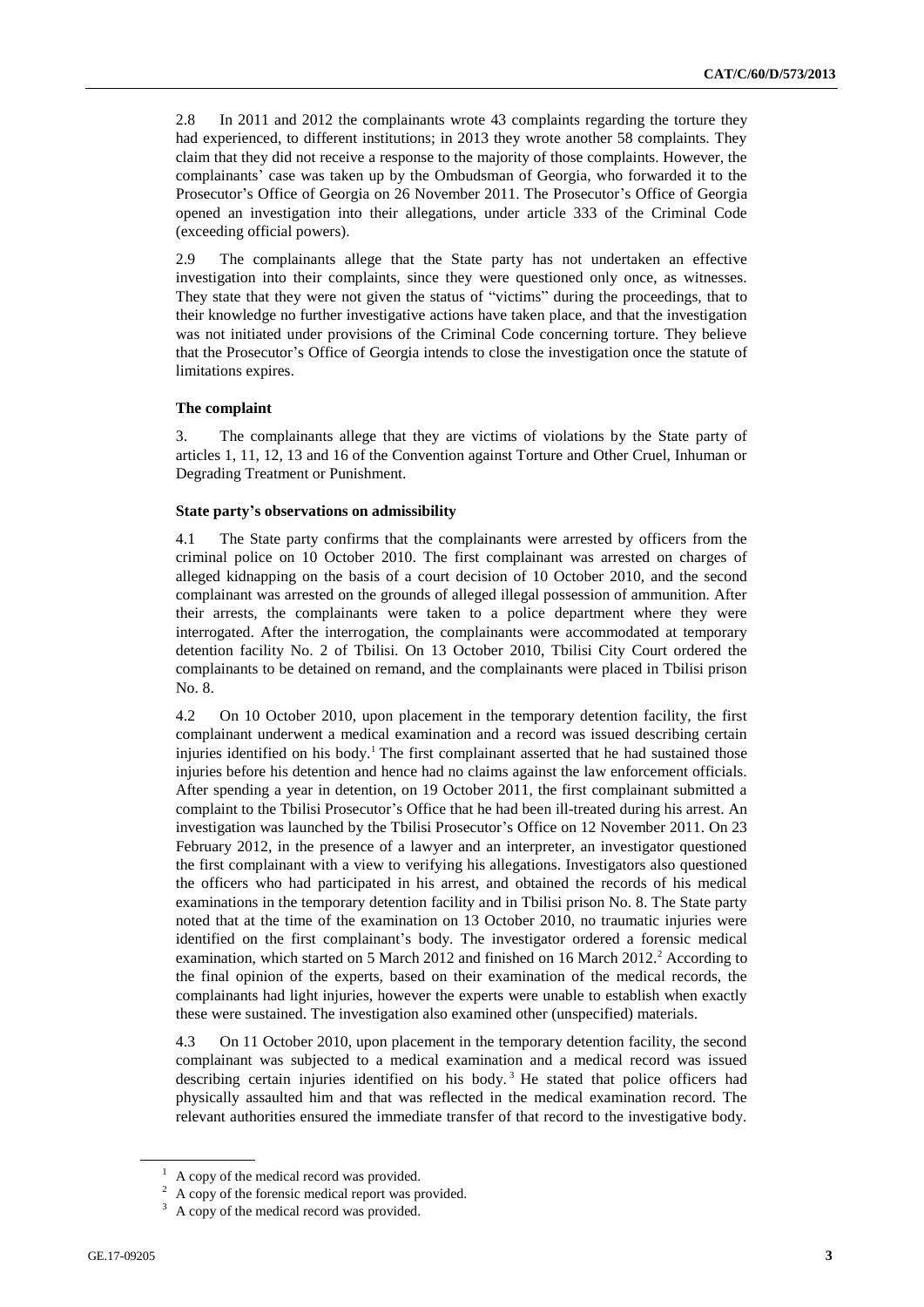Upon receipt of the medical examination record, on 6 November 2010, an investigation was launched by the Investigation Unit of the Tbilisi Prosecutor's Office. On the same day, investigators questioned the police officers who had participated in the arrest of the second complainant. On 11 November 2010, an investigator questioned the second complainant about the allegations noted in his medical examination record. However, the second complainant stated that he had no complaints against the police officers and explained that his previous complaints were the result of his anger because of his arrest.<sup>4</sup> The investigative authorities obtained the second complainant's medical records from the temporary detention facility and Tbilisi prison No. 8. The State party noted that no injuries were identified during the examination conducted upon the second complainant's arrival at Tbilisi prison No. 8 on 13 October 2010. The investigator also ordered a forensic medical examination, which took place on 5 March 2012, and which concluded that the medical examination records of 11 October 2010 and 13 October 2010 revealed light injuries but did not establish when exactly these were sustained.<sup>5</sup> On 9 March 2012, the investigator again questioned the second complainant, who stated that he had been physically assaulted by the police.

4.4 On 15 February 2013, the prosecutor of the Investigation Unit of the Tbilisi Prosecutor's Office merged the investigations into the complainants' allegations. At the time of the State party's submission (made on 6 May 2014), the investigation was still pending.

4.5 The State party maintains that the communication should be rejected on the grounds that the complainants failed to exhaust domestic remedies and because the allegations are manifestly unfounded. In particular, the State party asserts that the second complainant never alleged that he was subjected to attempted rape, burned with cigarettes or threatened with being thrown through the window during official questioning or in other procedures at the domestic level. The State party notes that while the second complainant's lawyer requested on 2 November 2010 that he receive a forensic medical examination, this was only in relation to the complainant's diabetes. The State party also notes that the complainant has not given any evidence to the Committee to support his allegations that he was burned or subjected to attempted rape.

4.6 The State party also alleges that the complainants have not exhausted domestic remedies as required by article 22 (5) (b) of the Convention since they did not wait for the final outcome of the investigation into their torture allegations before applying to the Committee. The State party alleges that the complainant generally bears the burden of proof and must show that domestic remedies have been exhausted or that domestic remedies are ineffective. The State party referred to *R. v. France*, where the Committee decided that a communication was inadmissible because the author had not demonstrated that his appeals to the national remedies had little chance of success.<sup>6</sup>

4.7 The State party asserts that in the present case the complainants have not shown that domestic remedies have been ineffective, and that to the contrary, the State party's authorities have investigated their claims notwithstanding the complainants' inconsistent conduct. The State party contested the first complainant's assertion that the investigation into his allegations of ill-treatment commenced on 26 November 2011 (more than one year after his arrest), and submitted that the investigation was in fact launched soon after his arrest, on 6 November 2010, after the investigative authorities had received the second complainant's medical examination record. Nevertheless, the first complainant did not "express requisite due diligence" and complained to the Tbilisi Prosecutor's Office only a year after the alleged ill-treatment had occurred, which undermined the effectiveness of the investigation.<sup>7</sup> The State party noted that the first complainant had said, on 10 October 2010,

<sup>&</sup>lt;sup>4</sup> The State party submitted an English translation of the interrogation record of the second complainant, dated 11 November 2010.

The State party submitted a copy of the report of the forensic medical examination.

Communication No. 52/1996, decision of admissibility adopted on 10 November 1997.

<sup>7</sup> The State party referred to the European Court of Human Rights, *Varnava and others v. Turkey* (applications Nos. [16064/90,](http://hudoc.echr.coe.int/eng#{"appno":["16064/90"]}) [16065/90,](http://hudoc.echr.coe.int/eng#{"appno":["16065/90"]}) [16066/90,](http://hudoc.echr.coe.int/eng#{"appno":["16066/90"]}) [16068/90,](http://hudoc.echr.coe.int/eng#{"appno":["16068/90"]}) [16069/90,](http://hudoc.echr.coe.int/eng#{"appno":["16069/90"]}) [16070/90,](http://hudoc.echr.coe.int/eng#{"appno":["16070/90"]}) [16071/90,](http://hudoc.echr.coe.int/eng#{"appno":["16071/90"]}) [16072/90](http://hudoc.echr.coe.int/eng#{"appno":["16072/90"]}) and [16073/90\)](http://hudoc.echr.coe.int/eng#{"appno":["16073/90"]}), judgment of 18 September 2009, para. 161.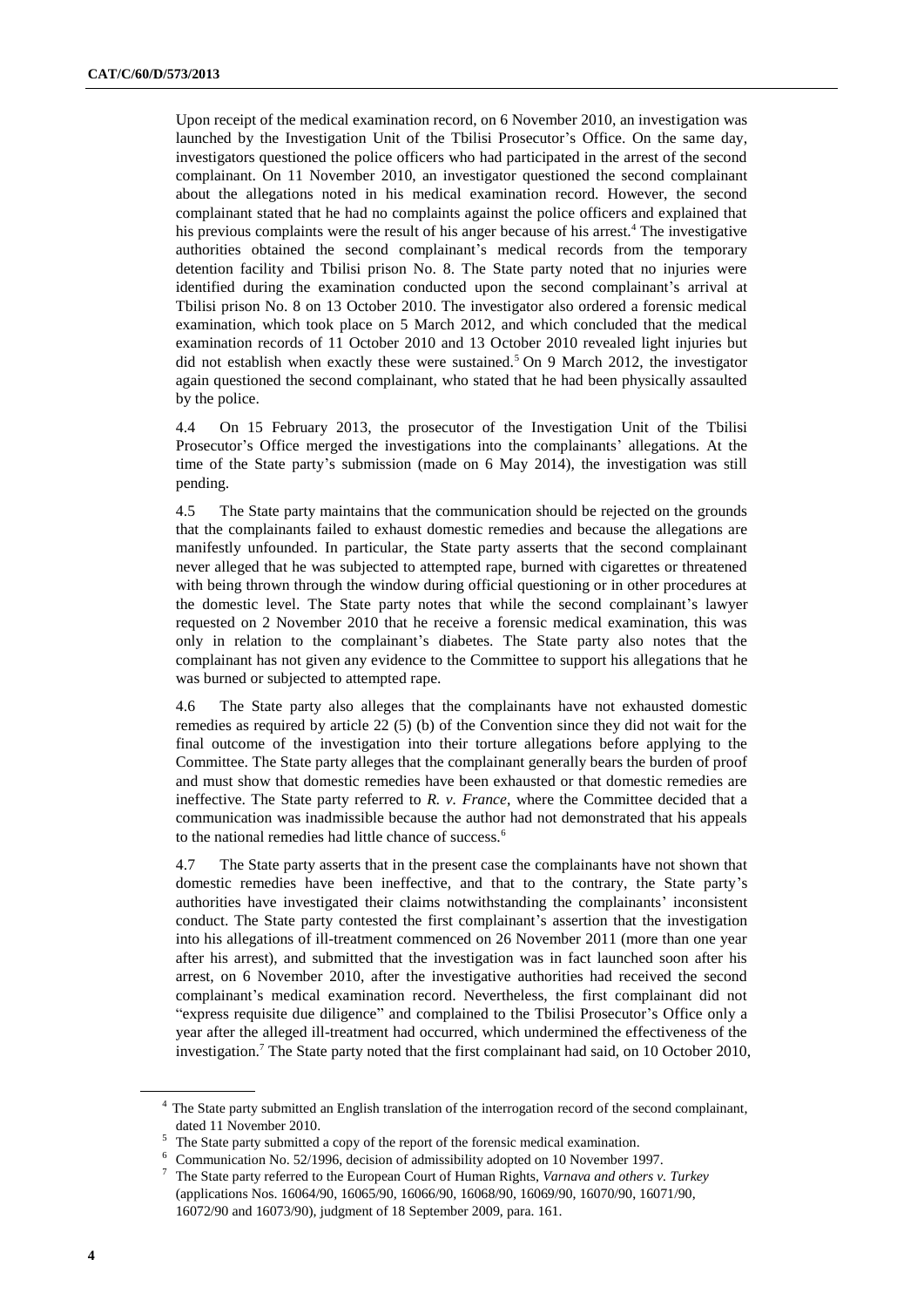at the medical examination conducted after his placement in the temporary detention facility, that the injuries identified during that examination were sustained before his detention, and that he had no claims against the law enforcement officials. The State party also noted that the second complainant retracted his allegations of ill-treatment during his first interrogation on 11 November 2010 but the authorities nevertheless undertook efforts to obtain evidence and conducted a forensic medical examination after he reasserted his allegations during his second interrogation on 9 March 2012.

4.8 The State party notes that the Tbilisi Prosecutor's Office, which had launched the official investigation into the allegations, is independent from those implicated in the alleged ill-treatment, both institutionally and in practice, and that the investigative activities that had been conducted included medical examinations and multiple interrogations of the witnesses. In the light of the above-mentioned efforts undertaken by the investigative authorities, the State party maintains that the complainants should have waited for the final outcome of the investigation before applying to the Committee.

4.9 The State party also notes that on 25 June 2011, Tbilisi City Court found the complainants guilty of having committed crimes under articles 144 (kidnapping), 181 (extortion), 236 (illicit purchase, keeping, carrying, production, shipment, transfer or sale of firearms, ammunitions, explosive materials or explosive devices) and 260 (illicit preparation, production, purchase, keeping, shipment, transfer or sale of narcotics) of the Criminal Code of Georgia. The first complainant was sentenced to 30 years of imprisonment and the second complainant was sentenced to 32 years of imprisonment. By a judgment of 26 December 2011, the Tbilisi Court of Appeal upheld the decision of Tbilisi City Court. On 16 March 2012, the Supreme Court examined the appeals of the complainants and, after considering the facts of the case, modified the previous decisions, sentencing the first complainant to 24 years of imprisonment and the second complainant to 26 years of imprisonment.

#### **Complainants' comments on the State party's observations on admissibility**

5.1 On 28 July 2014, the complainants informed the Committee that as a result of an amnesty granted in 2012, the charges under articles 260 (possession of narcotics) and 236 (possession of ammunition) of the Criminal Code had been removed from their verdicts and their sentences had been reduced from 12 to 9 years of imprisonment.

5.2 Regarding the State party's claim that they failed to exhaust domestic remedies, the complainants refer to a letter that they received from the Ombudsman's office on 22 May 2014, to which was attached a copy of an order dated 19 May 2014 stating that the investigation into their claims had been transferred, on 29 March 2013, to the General Inspectorate of the Prosecutor's Office of Georgia. According to the complainants, the General Inspectorate had not conducted any investigative actions, and the last meaningful investigative action in their case had taken place in March 2012. This demonstrated that the domestic remedies available to them were ineffective. Furthermore, they alleged that one of the main suspects (T.A., see para. 2.4 above) was never questioned and that they were never asked to identify in a line-up the officers who had ill-treated them. On 5 September 2013, the complainants had filed a complaint with the prosecutor's office regarding its failure to identify and punish the individuals who had ill-treated them.

5.3 The complainants contest the State party's claim that the second complainant never raised with the domestic authorities his allegations concerning attempted rape and being burned with cigarettes. The complainants also note the risks that arise for prisoners who raise allegations of sexual assault, as they are likely to be labelled as homosexuals and exposed to a high risk of abuse by other prisoners. The complainants also state that on 15 April 2014 they obtained a medical expert's report concerning the second complainant, which reveals a scar on his hand resulting from local exposure to a high temperature, and a scar on his left buttock, consistent with his allegations of attempted rape. The complainants sent that report, together with a description of the treatment they endured, to numerous State institutions, including the President, the Ombudsman, the President of the Supreme Court and the Parliamentary Committees.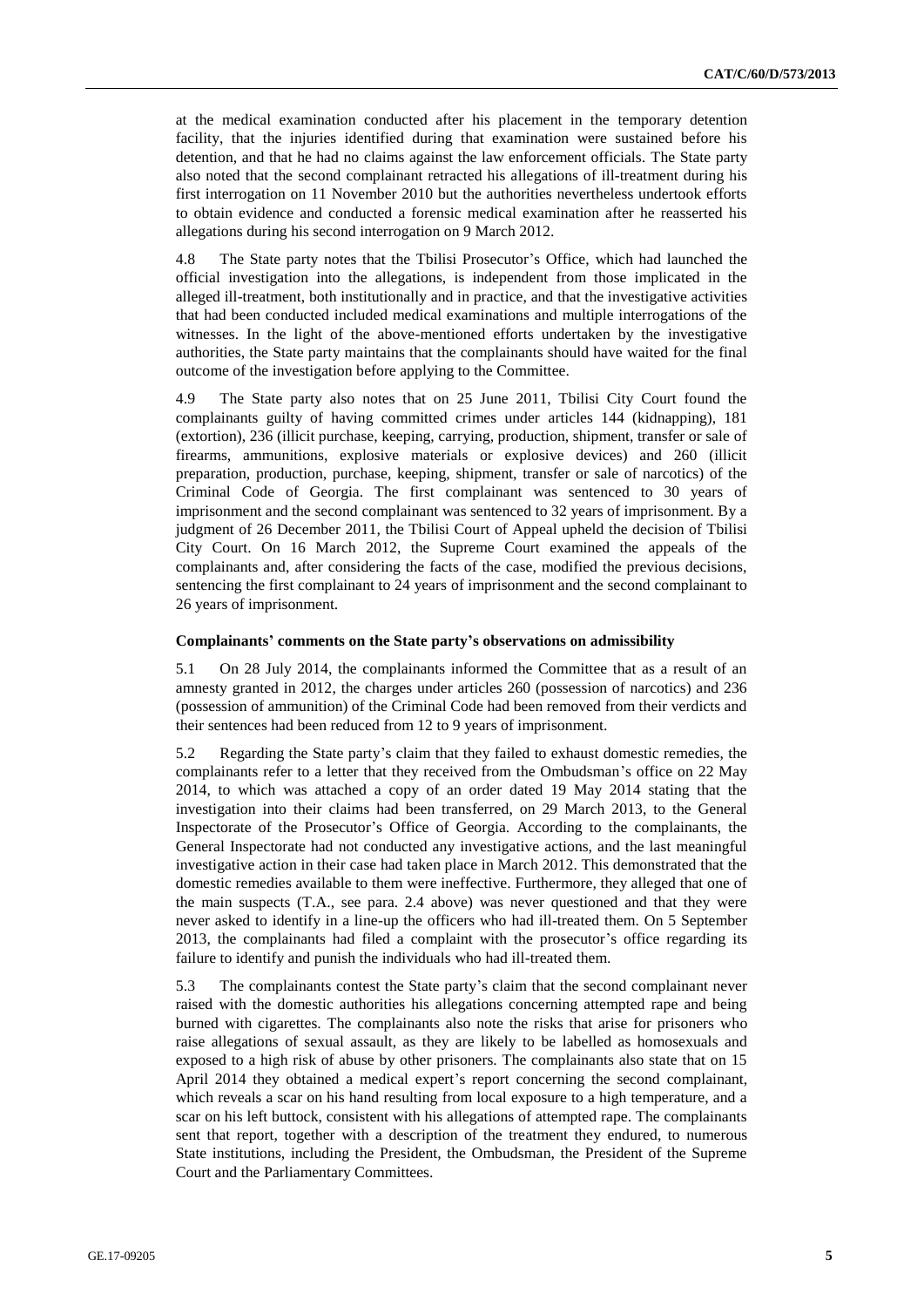5.4 The complainants also contest the accuracy of the medical examinations that they received upon arrival in Tbilisi prison No. 8 on 13 October 2010 and maintain that the injuries documented in the medical records from the temporary detention facility, issued on 10 October 2010, could not have completely faded by the time the complainants were transferred. They claim that the doctor on duty at prison No. 8 failed to record their injuries, that the medical record issued by prison No. 8 on 29 February 2012 is inaccurate and that the forensic medical report from 2012 is also incorrect since it is based on those earlier documents. They submit that they complained to the prosecutor's office about the medic in prison No. 8 but the complaint was ignored.

5.5 The complainants also submit that the State party's officials sought to prevent the complainants from bringing their claim to the authorities and to the Committee and have threatened the complainants and a member of their family. The second complainant submits that he was forced to sign the testimony from his interrogation on 11 November 2010, in which it is written that he only made his claims of ill-treatment by police officers because he was angry at them. He states that the investigator threatened him and forced him to sign the testimony, which is in Georgian, a language that he does not read and barely speaks. The complainants also allege that they had asked a social worker in the prison on 17 June 2013 to make a copy of the communication that they intended to send to the Committee, but the deputy director of the prison intercepted it and sent it to the prosecutor's office, in accordance with article 14 (4) of the prisoner's code which permits such interference with prisoner correspondence when it threatens the public order or safety or the rights and freedoms of others. Their communication was not returned to them until 3 July 2013 and their subsequent complaint about it being withheld was never investigated. The complainants also submitted that the first complainant's son (the second complainant's brother) was beaten in October 2013 by attackers who told him that they were acting on orders from the Minister of Corrections and that he should tell the complainants to stop writing complaints. The second complainant alleges that he was also threatened by unidentified individuals while he was undergoing a medical examination in a clinic outside the prison in February 2014. The complainants refer to several other incidents where they were ill-treated or threatened in prison.

5.6 The complainants reiterate that the second complainant, who suffers from diabetes, was denied insulin injections for the entire period of his detention in the police station and the temporary detention facility, which resulted in him developing a decompensated form of diabetes and diminished eyesight.

# **State party's additional observations on admissibility and the merits**

6.1 On 5 March 2015, the State party reiterated its observations with regard to the admissibility of the communication. It added that the investigations into the complainants' allegations, unified into one proceeding on 15 February 2013 by the prosecutor of the Investigation Unit of the Tbilisi Prosecutor's Office, were still ongoing.

6.2 The State party also maintained that the facts of the case did not disclose a violation of the Convention because even if the allegations of the complainants were assumed to be true, the alleged ill-treatment had not attained the minimum level of severity to reach the threshold of torture or other cruel, inhuman or degrading treatment or punishment. The State party maintained that "not all types of harsh treatment" fell within the scope of the Convention<sup>8</sup> and that the forensic medical examinations in the present case had revealed injuries that belonged to the category of light injuries without damage to the complainants' health. Furthermore, no injuries were identified on the complainants when they arrived at Tbilisi prison No. 8 on 13 October 2010, indicating that their injuries were not serious. According to the medical records, on 11 October 2010, upon placement in the temporary detention facility, the second complainant had a bleeding scratch on the upper part of his forehead and a small bruise in the area of his right cheekbone, his eyebrows and right jaw were swollen and he had multiple excoriations around the neck and both clavicles. He had

<sup>8</sup> The State party referred to the European Court of Human Rights: *Soering v. the United Kingdom* (application No. 14038/88), judgment of 7 July 1989, para. 100; and *Stefan Iliev v. Bulgaria*, (application No. [53121/99\)](http://hudoc.echr.coe.int/eng#{"appno":["53121/99"]}), judgment of 10 May 2007.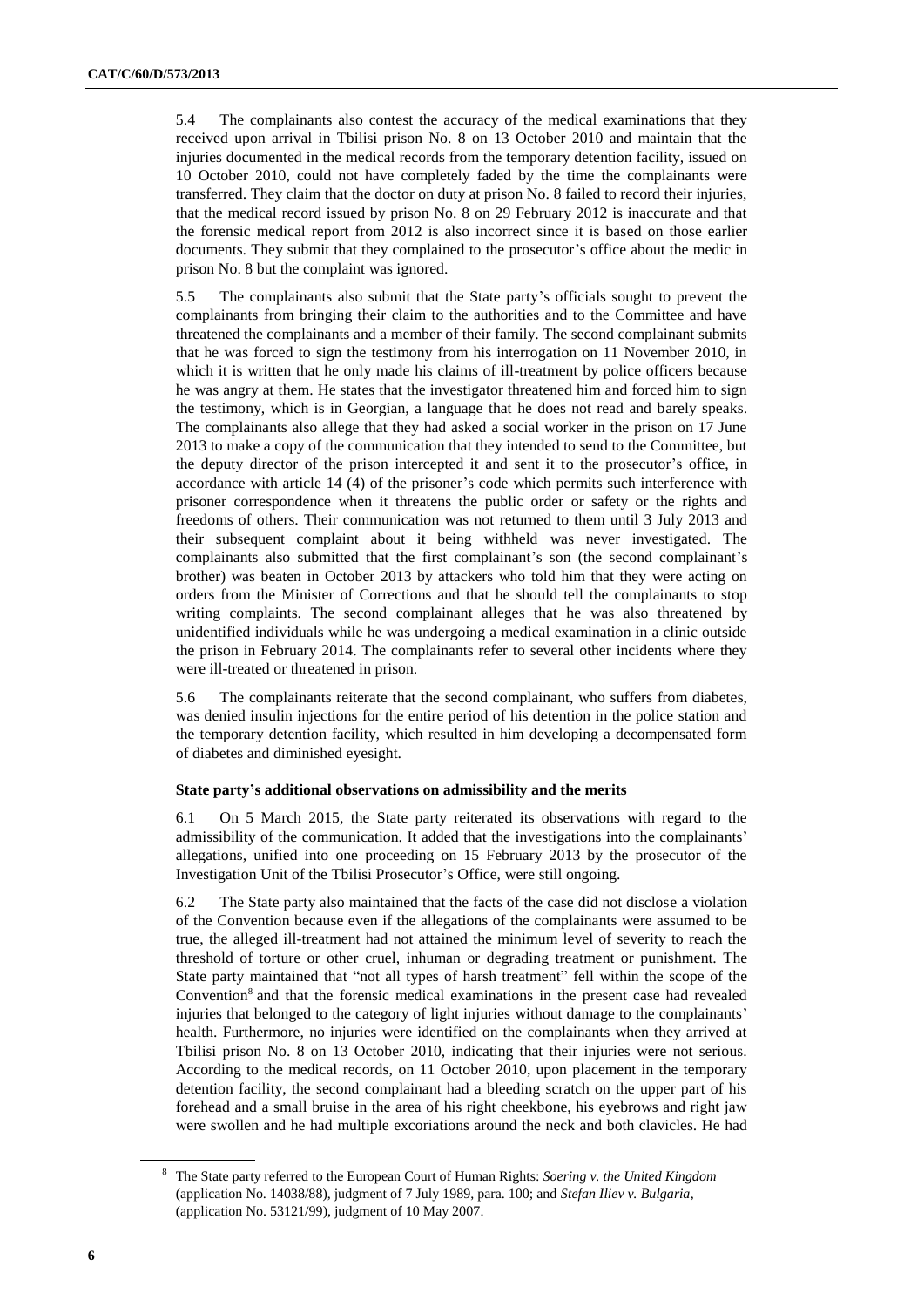declared that he had been subjected to ill-treatment by police officers. An investigation was launched on 6 November 2010; the arresting officers were questioned and denied illtreating the complainant during or after the detention. They also stated that they had recorded in the arrest record only the injuries that they had visibly observed immediately after the arrest. When the complainant underwent another medical examination, upon being transferred to Tbilisi prison No. 8, no injuries were identified on him. On 11 November 2010, he retracted his allegations.

6.3 On 4 January 2012, the second complainant filed a complaint with the prosecutor's office reiterating his claims that he had been ill-treated during his arrest. On 1 March 2012, the investigator ordered a forensic medical review. The medical review took place on 5 March 2012; on the basis of the medical records of 11 October and 13 October 2010, the experts concluded that the second complainant had suffered light injuries, but were not able to deduce the exact time at which he sustained these. On 9 March 2012, the second complainant was questioned and again asserted that he had been ill-treated by the arresting officers, and he named an investigator (B.D.), claiming that the latter had assaulted him while he was in detention. He also stated that another officer (T.A.) had visited him in prison and threatened that his brother would be arrested and his sentence would be prolonged if he continued to voice complaints. The second complainant also complained that he had not been provided with insulin from the time of his arrest until his placement in the temporary detention facility.

6.4 With regard to the medical expert's opinion, dated 10 April 2014, submitted by the complainants to the Committee, the State party maintained that it had identified scar tissue on the second complainant's hand and concluded that it could have resulted from a burn, but could not assert that categorically. It had also identified a scar in the lower inner quadrant of the left buttock, but it was impossible to determine the object with which that injury had been inflicted. The expert had not been able to establish the exact time at which the second complainant had sustained those injuries. The State party maintained that, since those injuries were not reflected in the medical records upon their receipt in the temporary detention facility, they could have been sustained at any time after his arrest. Furthermore, the second complainant never mentioned those injuries in his complaint to the domestic authorities.

6.5 The State party noted that the investigative authorities had interrogated the officers who had taken part in the arrest and that the latter had "denied any fact of verbal or physical abuse against the complainants during or after the detention". The police officers referred to the record of the visual examination of the first complainant, where he had stated that he had "no complaints" upon being detained and that "the injuries identified on his body had appeared before his detention". The State party also submitted that some of the officers also "denied any fact of unlawful action" by the detective and investigator T.A., "as well as from other officers". The State party also refers to the available medical records of the two complainants and to the results of the forensic medical examination of 16 March 2012. It maintains that the results of the investigative activities with regard to the first complainant "clearly denied any acts of ill-treatment", and that "comprehensive and objective investigation is ongoing into the allegations of the second complainant, in accordance with the obligation of the State under the Convention."

6.6 The State party maintained that its officials' interrogation methods and practices, as well as their treatment of the present complainants, were fully consistent with the provisions of the Convention. In the State party's view, all of its investigative measures had been conducted impartially in line with the Convention and had revealed no signs of torture or other acts of cruel, inhuman or degrading treatment or punishment in the present case. The State party requested the Committee to find that there had been no violation of articles 1, 11, 12, 13 or 16 of the Convention.

#### **Complainants' comments on the State party's additional observations**

7.1 On 9 July 2015, the complainants noted that at their first court hearing, on 13 October 2010, their lawyer had tried to request a medical examination to document their injuries, but a judge of Tbilisi City Court had refused the request. The complainants filed a complaint before the Supreme Judicial Council and were informed that the judge had been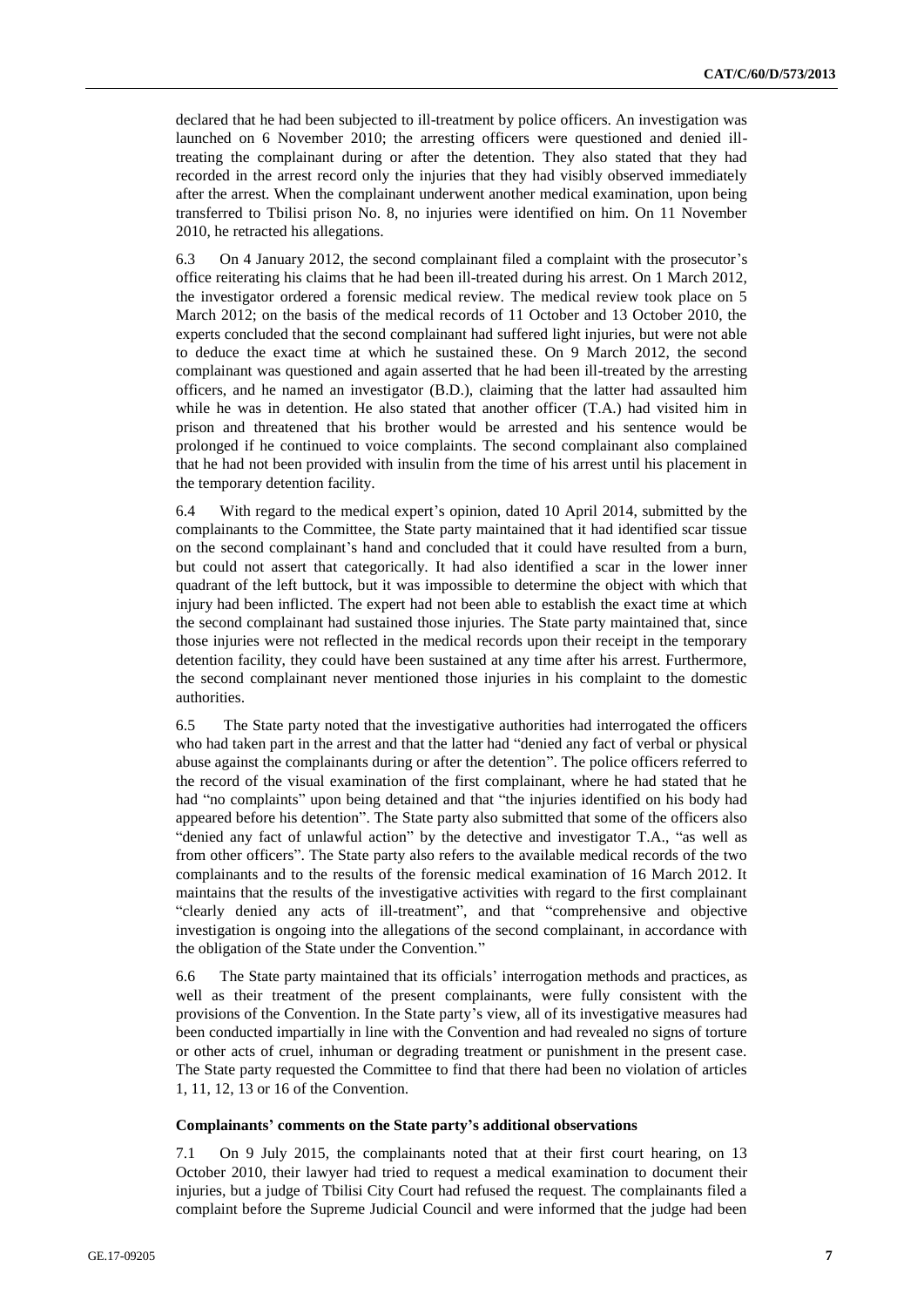issued a disciplinary punishment, for six months, but they never received any documentation to confirm this. They only managed to obtain a forensic medical report in 2014.

7.2 The complainants reiterate that at the time of their submission to the Committee in 2015, the latest action for investigation of their torture allegations dated back to 21 March 2013, and that two of the individuals whom they accused (T.A. and A.A.) had never been questioned. They reiterated that the State party's authorities were waiting for the statute of limitations to expire in order to close the investigation.

7.3 In response to the State party's claim that the first complainant impeded the investigation by waiting to submit a complaint on 19 October 2011, the complainants respond that the first complainant was questioned on 3 November 2010, by an officer of the prosecutor's office (with the initials D.N.), but that the latter attempted to "convince" him not to file a complaint. Similarly, on 11 November 2010, the second complainant was forced to sign a document withdrawing his claims. The complainants noted that although the State party had referred to the judgment that the European Court of Human Rights had made in *Stefan Iliev v. Bulgaria*,<sup>9</sup> unlike in that case, they had not resisted arrest.

7.4 The first complainant challenges the State party's claim that his injuries were minor and did not amount to torture, and maintains that witnessing his son being beaten, strangled, subjected to attempted rape and being held for days without the insulin injections that he needed, in order to extract a confession for a crime that he had not committed, in itself constituted torture under the definition in article 1 of the Convention.

7.5 The complainants reiterate that they submitted numerous complaints to different State institutions, many of which had been forwarded to the prosecutor's office. They request the Committee to declare their communication admissible, to review it on the merits and to find violations of articles 1, 11, 12, 13 and 16 of the Convention.

# **Issues and proceedings before the Committee**

# *Consideration of admissibility*

8.1 Before considering any complaint submitted in a communication, the Committee must decide whether it is admissible under article 22 of the Convention. The Committee has ascertained, as it is required to do under article  $22(5)$  (a) of the Convention, that the same matter has not been and is not being examined under another procedure of international investigation or settlement.

8.2 The Committee recalls that, in accordance with article 22 (5) (b) of the Convention, it shall not consider any communication from an individual unless it has ascertained that the individual has exhausted all available domestic remedies. The Committee notes that, in the present case, the State party has submitted that the communication should be declared inadmissible because investigations were launched by the Investigation Unit of the Tbilisi Prosecutor's Office on 12 November 2011 regarding the torture allegations made by the first complainant and on 6 November 2010 regarding the torture allegations made by the second complainant, and because the above-mentioned investigations were unified into one proceeding in 2013 and these were still ongoing. However, the Committee notes the uncontested allegation of the complainants that the latest substantive investigative actions in these proceedings took place in March 2012. The Committee also observes that the State party has, to date, not provided any information regarding the outcome of the proceedings. As five years have elapsed since the last substantive investigative action in respect of these cases, the Committee is of the view that the application of domestic remedies has been unreasonably prolonged, rendering them ineffective. Thus, the Committee is not precluded by article 22 (5) (b) of the Convention from examining the present communication.

<sup>9</sup> The State party referred to the European Court of Human Rights: *Soering v. the United Kingdom* (application No. 14038/88), judgment of 7 July 1989, para. 100; and *Stefan Iliev v. Bulgaria*, (application No. [53121/99\)](http://hudoc.echr.coe.int/eng#{"appno":["53121/99"]}), judgment of 10 May 2007.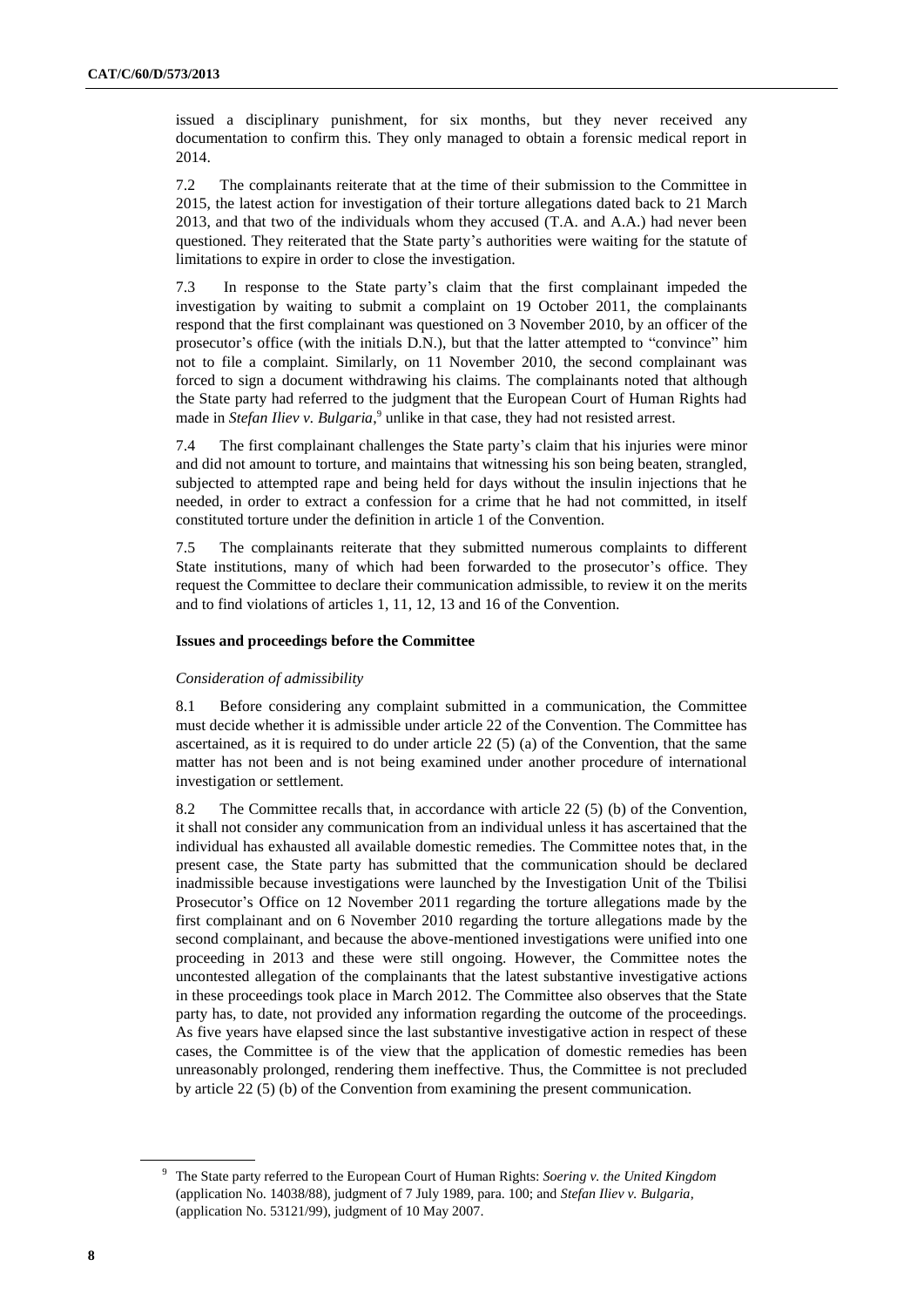8.3 The Committee also recalls that for a claim to be admissible under article 22 of the Convention and rule 113 (b) of its rules of procedure, it must rise to the basic level of substantiation required for the purposes of admissibility.<sup>10</sup> The Committee notes the State party's argument that the communication is manifestly unfounded owing to a lack of substantiation. The Committee considers that the arguments put forward by the complainants raise substantive issues under articles 1, 12, 13 and 16 of the Convention, and that those arguments should be dealt with on their merits.

8.4 However, while the complainants have submitted that the State party has violated its obligations under article 11 of the Convention, they have provided no information to support this claim. The Committee therefore considers that this claim has been insufficiently substantiated and is inadmissible under article 22 of the Convention and under rule 113 (b) of its rules of procedure.

8.5 As the Committee finds no further obstacles to admissibility, it declares the communication admissible with regard to the claims under articles 1, 12, 13 and 16 of the Convention and proceeds with its consideration of the merits.

### *Consideration of the merits*

9.1 The Committee has considered the communication in the light of all the information made available to it by the parties, in accordance with article 22 (4) of the Convention.

9.2 The Committee notes the complainants' claims that they were subjected to torture, as defined in article 1 (1), and/or cruel, inhuman or degrading treatment or punishment, as defined in article 16 (1), of the Convention. The Committee notes that both complainants allege that they were interrogated for about eight hours by officers of the police and the prosecutor's office in the police station after having been apprehended and that during that time they were kept handcuffed, beaten, kicked, throttled, and threatened with being thrown out of the window. The Committee also notes that the first complainant alleges that the act of witnessing the second complainant, his son, being subjected to that treatment by the authorities in order to compel the complainants to confess to a crime itself amounted to torture under article 1 of the Convention.

9.3 The Committee observes that the medic on duty at the temporary detention facility recorded abrasions and bruises on one complainant on 10 October 2010, and on the other complainant on 11 October 2010, and that the injuries recorded were consistent with the complainants' accounts. While the State party notes that the reports of the subsequent medical examinations that the complainants received upon arrival in Tbilisi prison No. 8 on 13 October 2010 do not note any such injuries, and the forensic medical examinations ordered by investigators, which analysed the various medical reports, concluded that the injuries incurred by the complainants were not serious, in the view of the Committee the documentation from the temporary detention facility is sufficient evidence to corroborate the complainants' accounts. The Committee finds, on the basis of the evidence provided, that the complainants' accounts are credible. Those accounts, moreover, allege conduct by the State party's authorities which amounts to "severe pain and suffering", within the meaning of article 1 (1) of the Convention.

9.4 The Committee also notes the allegation that the second complainant, who is suffering from diabetes, was not allowed to have insulin injections for the entire period of detention in the police station and in the temporary detention facility, from 10 to 13 October 2010, which resulted in aggravation of his condition. The State party has not contested those claims. The Committee therefore finds that the above-mentioned treatment constitutes cruel and inhuman treatment within the meaning of article 16 of the Convention, and that the State party violated article 16 (1) of the Convention with regard to the second complainant.

9.5 As to the complainants' claim that the State party's officials violated article 12 of the Convention by failing to conduct a prompt and impartial investigation, the Committee

<sup>&</sup>lt;sup>10</sup> See, among others, communication No. 308/2006, *K.A. v. Sweden*, decision adopted on 16 November 2007, para. 7.2.